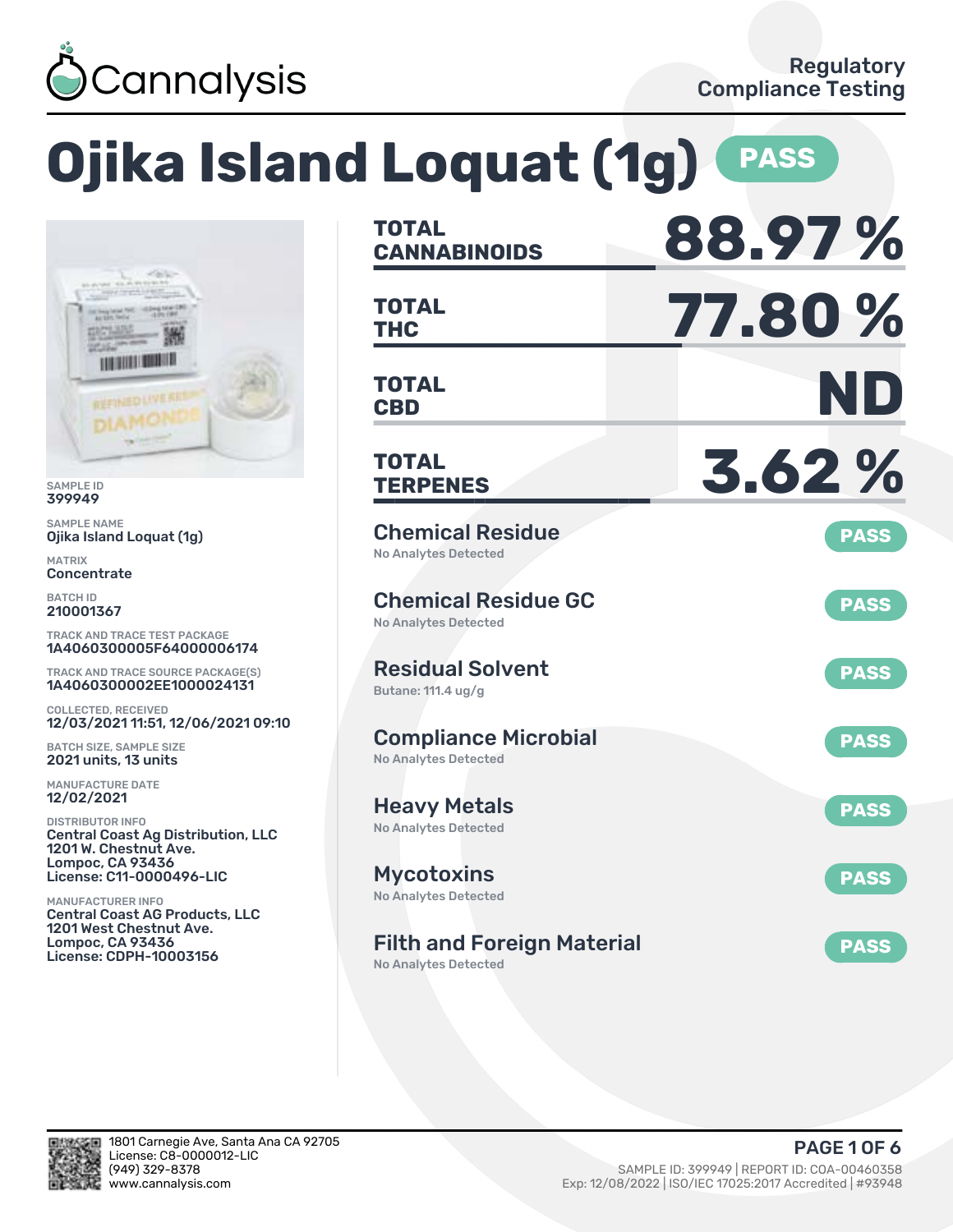

# CANNABINOID ANALYSIS

Total THC,CBD value(s) have been decarboxylated.

| TOTAL THC:          | 778.0 mg/g (77.80 %), 778 mg per package |
|---------------------|------------------------------------------|
| TOTAL CBD:          | ND.                                      |
| TOTAL CANNABINOIDS: | 889.7 mg/g (88.97 %)                     |

UNIT OF MEASUREMENT: Milligrams per Gram(mg/g)

| <b>ANALYTE</b>         | <b>RESULT</b>         | <b>LOD</b> | <b>LLOO</b> | <b>ANALYTE</b>   | <b>RESULT</b> | <b>LOD</b> | <b>LLOO</b> |
|------------------------|-----------------------|------------|-------------|------------------|---------------|------------|-------------|
| THCa                   | 884.0 mg/g (88.40 %)  | 0.5000     | 1.0000      | CBDa             | <b>ND</b>     | 0.5000     | 1.0000      |
| D9THC                  | 2.739 mg/g (0.2739 %) | 0.5000     | 1.0000      | <b>CBD</b>       | <b>ND</b>     | 0.5000     | 1.0000      |
| D8THC                  | $<$ 1 mg/g            | 0.5000     | 1.0000      | CBD <sub>v</sub> | <b>ND</b>     | 0.5000     | 1.0000      |
| <b>CBN</b>             | <b>ND</b>             | 0.5000     | 1.0000      | CBCa             | <b>ND</b>     | 0.5000     | 1.0000      |
| THCva                  | 2.918 mg/g (0.2918 %) | 0.5000     | 1.0000      | <b>CBC</b>       | <b>ND</b>     | 0.5000     | 1.0000      |
| <b>THC<sub>v</sub></b> | <b>ND</b>             | 0.5000     | 1.0000      | CBGa             | $<$ 1 mg/g    | 0.5000     | 1.0000      |
| ExoTHC                 | $<$ 1 mg/g            | 0.5000     | 1.0000      | <b>CBG</b>       | <b>ND</b>     | 0.5000     | 1.0000      |
| <b>CBL</b>             | <b>ND</b>             | 0.5000     | 1.0000      |                  |               |            |             |
|                        |                       |            |             |                  |               |            |             |

## ADDITIONAL INFORMATION

| Method:              | SOP-TECH-001 | Sample Prepped: 12/06/202116:04  | Sample Approved: 12/07/2021 09:05  |  |
|----------------------|--------------|----------------------------------|------------------------------------|--|
| Instrument: UPLC-DAD |              | Sample Analyzed: 12/06/202116:37 | Prep-Analytical Batch: 34347-28280 |  |



TOTAL TERPENES: 36.20 mg/g (3.620 %)

| UNIT OF MEASUREMENT: | Milligrams per Gram(mg/g) |
|----------------------|---------------------------|
|                      |                           |

| <b>ANALYTE</b>          | <b>RESULT</b>                                                                                                                                          | LOD    | <b>LLOQ</b> | <b>ANALYTE</b>         | <b>RESULT</b>                                      | LOD    | <b>LLOQ</b> |
|-------------------------|--------------------------------------------------------------------------------------------------------------------------------------------------------|--------|-------------|------------------------|----------------------------------------------------|--------|-------------|
| 3-Carene                | <b>ND</b>                                                                                                                                              | 1.000  | 2.500       | Alpha bisabolol        | <lloq< td=""><td>0.1000</td><td>0.500</td></lloq<> | 0.1000 | 0.500       |
| Alpha cedrene           | <b>ND</b>                                                                                                                                              | 1.000  | 2.500       | Alpha humulene         | 1.010 mg/g $(0.1010\%)$                            | 0.5000 | 1.000       |
| Alpha pinene            | 1.917 mg/g (0.1917 %)                                                                                                                                  | 0.1000 | 1.000       | Alpha terpinene        | <b>ND</b>                                          | 0.5000 | 1.000       |
| Alpha terpineol         | <lloq< td=""><td>0.3260</td><td>0.6520</td><td>Beta caryophyllene</td><td>2.311 mg/g <math>(0.2311\%)</math></td><td>0.5000</td><td>1.000</td></lloq<> | 0.3260 | 0.6520      | Beta caryophyllene     | 2.311 mg/g $(0.2311\%)$                            | 0.5000 | 1.000       |
| Beta myrcene            | 6.788 mg/g (0.6788 %)                                                                                                                                  | 0.5000 | 1.000       | Beta pinene            | 1.301 mg/g $(0.1301\%)$                            | 0.6070 | 1.214       |
| Borneol                 | <b>ND</b>                                                                                                                                              | 1.000  | 2.500       | Camphene               | <lloq< td=""><td>0.5000</td><td>1.000</td></lloq<> | 0.5000 | 1.000       |
| Camphor                 | <b>ND</b>                                                                                                                                              | 0.1000 | 0.5000      | Caryophyllene oxide ND |                                                    | 0.5000 | 2.500       |
| Cedrol                  | <b>ND</b>                                                                                                                                              | 0.5000 | 1.000       | Cis geraniol           | <b>ND</b>                                          | 1.000  | 2.500       |
| Cis nerolidol           | <b>ND</b>                                                                                                                                              | 2.500  | 5.000       | Eucalyptol             | <b>ND</b>                                          | 0.1000 | 0.500       |
| Fenchol                 | 1.169 mg/g (0.1169 %)                                                                                                                                  | 0.5000 | 1.000       | Fenchone               | <ll0q< td=""><td>0.1000</td><td>0.500</td></ll0q<> | 0.1000 | 0.500       |
| Gamma terpinene         | <b>ND</b>                                                                                                                                              | 0.1000 | 0.5000      | Gamma terpineol        | <b>ND</b>                                          | 0.2090 | 0.523       |
| Geranyl acetate         | ND.                                                                                                                                                    | 0.1000 | 0.5000      | Guaiol                 | <b>ND</b>                                          | 2.500  | 5.000       |
| Isoborneol              | <b>ND</b>                                                                                                                                              | 0.5000 | 1.000       | Isopulegol             | <b>ND</b>                                          | 2.500  | 5.000       |
| Limonene                | 19.19 mg/g (1.919 %)                                                                                                                                   | 0.5000 | 2.500       | Linalool               | 1.277 mg/g $(0.1277%)$                             | 0.5000 | 1.000       |
| Menthol                 | <b>ND</b>                                                                                                                                              | 1.000  | 2.500       | Ocimene 1              | <lloq< td=""><td>0.1550</td><td>0.310</td></lloq<> | 0.1550 | 0.310       |
| Ocimene <sub>2</sub>    | <lloq< td=""><td>0.3450</td><td>1.725</td><td>P-cymene</td><td><b>ND</b></td><td>0.5230</td><td>1.045</td></lloq<>                                     | 0.3450 | 1.725       | P-cymene               | <b>ND</b>                                          | 0.5230 | 1.045       |
| P-mentha-1,5-diene ND   |                                                                                                                                                        | 0.5000 | 1.000       | Pulegone               | <b>ND</b>                                          | 0.1000 | 0.500       |
| Sabinene                | <b>ND</b>                                                                                                                                              | 0.5000 | 1.000       | Terpinolene            | 1.236 mg/g $(0.1236\%)$                            | 0.1000 | 0.500       |
| Trans beta farnesene ND |                                                                                                                                                        | 2.500  | 5.000       | Trans geraniol         | <b>ND</b>                                          | 0.5000 | 2.500       |
| Trans nerolidol         | <b>ND</b>                                                                                                                                              | 0.5000 | 2.500       | Valencene              | <b>ND</b>                                          | 0.5000 | 1.000       |

| <b>ANALYTE</b>          | <b>RESULT</b>                                                                                                                                          | <b>LOD</b> | <b>LLOQ</b> | <b>ANALYTE</b>         | <b>RESULT</b>                                       | LOD    | <b>LLOQ</b> |
|-------------------------|--------------------------------------------------------------------------------------------------------------------------------------------------------|------------|-------------|------------------------|-----------------------------------------------------|--------|-------------|
| 3-Carene                | <b>ND</b>                                                                                                                                              | 1.000      | 2.500       | Alpha bisabolol        | <lloq< td=""><td>0.1000</td><td>0.5000</td></lloq<> | 0.1000 | 0.5000      |
| Alpha cedrene           | <b>ND</b>                                                                                                                                              | 1.000      | 2.500       | Alpha humulene         | 1.010 mg/g $(0.1010 %$                              | 0.5000 | 1.000       |
| Alpha pinene            | 1.917 mg/g (0.1917 %)                                                                                                                                  | 0.1000     | 1.000       | Alpha terpinene        | <b>ND</b>                                           | 0.5000 | 1.000       |
| Alpha terpineol         | <lloq< td=""><td>0.3260</td><td>0.6520</td><td>Beta caryophyllene</td><td><math>2.311</math> mg/g (0.2311 %)</td><td>0.5000</td><td>1.000</td></lloq<> | 0.3260     | 0.6520      | Beta caryophyllene     | $2.311$ mg/g (0.2311 %)                             | 0.5000 | 1.000       |
| Beta myrcene            | 6.788 mg/g (0.6788 %)                                                                                                                                  | 0.5000     | 1.000       | Beta pinene            | 1.301 mg/g $(0.1301\%)$                             | 0.6070 | 1.214       |
| Borneol                 | <b>ND</b>                                                                                                                                              | 1.000      | 2.500       | Camphene               | <lloq< td=""><td>0.5000</td><td>1.000</td></lloq<>  | 0.5000 | 1.000       |
| Camphor                 | ND                                                                                                                                                     | 0.1000     | 0.5000      | Caryophyllene oxide ND |                                                     | 0.5000 | 2.500       |
| Cedrol                  | <b>ND</b>                                                                                                                                              | 0.5000     | 1.000       | Cis geraniol           | <b>ND</b>                                           | 1.000  | 2.500       |
| Cis nerolidol           | <b>ND</b>                                                                                                                                              | 2.500      | 5.000       | Eucalyptol             | <b>ND</b>                                           | 0.1000 | 0.5000      |
| Fenchol                 | 1.169 mg/g $(0.1169%)$                                                                                                                                 | 0.5000     | 1.000       | Fenchone               | <lloq< td=""><td>0.1000</td><td>0.5000</td></lloq<> | 0.1000 | 0.5000      |
| Gamma terpinene         | ND                                                                                                                                                     | 0.1000     | 0.5000      | Gamma terpineol        | <b>ND</b>                                           | 0.2090 | 0.5230      |
| Geranyl acetate         | ND                                                                                                                                                     | 0.1000     | 0.5000      | Guaiol                 | <b>ND</b>                                           | 2.500  | 5.000       |
| Isoborneol              | <b>ND</b>                                                                                                                                              | 0.5000     | 1.000       | Isopulegol             | <b>ND</b>                                           | 2.500  | 5.000       |
| Limonene                | 19.19 mg/g (1.919 %)                                                                                                                                   | 0.5000     | 2.500       | Linalool               | 1.277 mg/g $(0.1277%)$                              | 0.5000 | 1.000       |
| Menthol                 | <b>ND</b>                                                                                                                                              | 1.000      | 2.500       | Ocimene 1              | <ll0q< td=""><td>0.1550</td><td>0.3100</td></ll0q<> | 0.1550 | 0.3100      |
| Ocimene 2               | <lloq< td=""><td>0.3450</td><td>1.725</td><td>P-cymene</td><td><b>ND</b></td><td>0.5230</td><td>1.045</td></lloq<>                                     | 0.3450     | 1.725       | P-cymene               | <b>ND</b>                                           | 0.5230 | 1.045       |
| P-mentha-1,5-diene ND   |                                                                                                                                                        | 0.5000     | 1.000       | Pulegone               | <b>ND</b>                                           | 0.1000 | 0.5000      |
| Sabinene                | <b>ND</b>                                                                                                                                              | 0.5000     | 1.000       | Terpinolene            | 1.236 mg/g $(0.1236\%)$                             | 0.1000 | 0.5000      |
| Trans beta farnesene ND |                                                                                                                                                        | 2.500      | 5.000       | Trans geraniol         | <b>ND</b>                                           | 0.5000 | 2.500       |
| Trans nerolidol         | <b>ND</b>                                                                                                                                              | 0.5000     | 2.500       | Valencene              | <b>ND</b>                                           | 0.5000 | 1.000       |



**PAGE 2 OF 6**